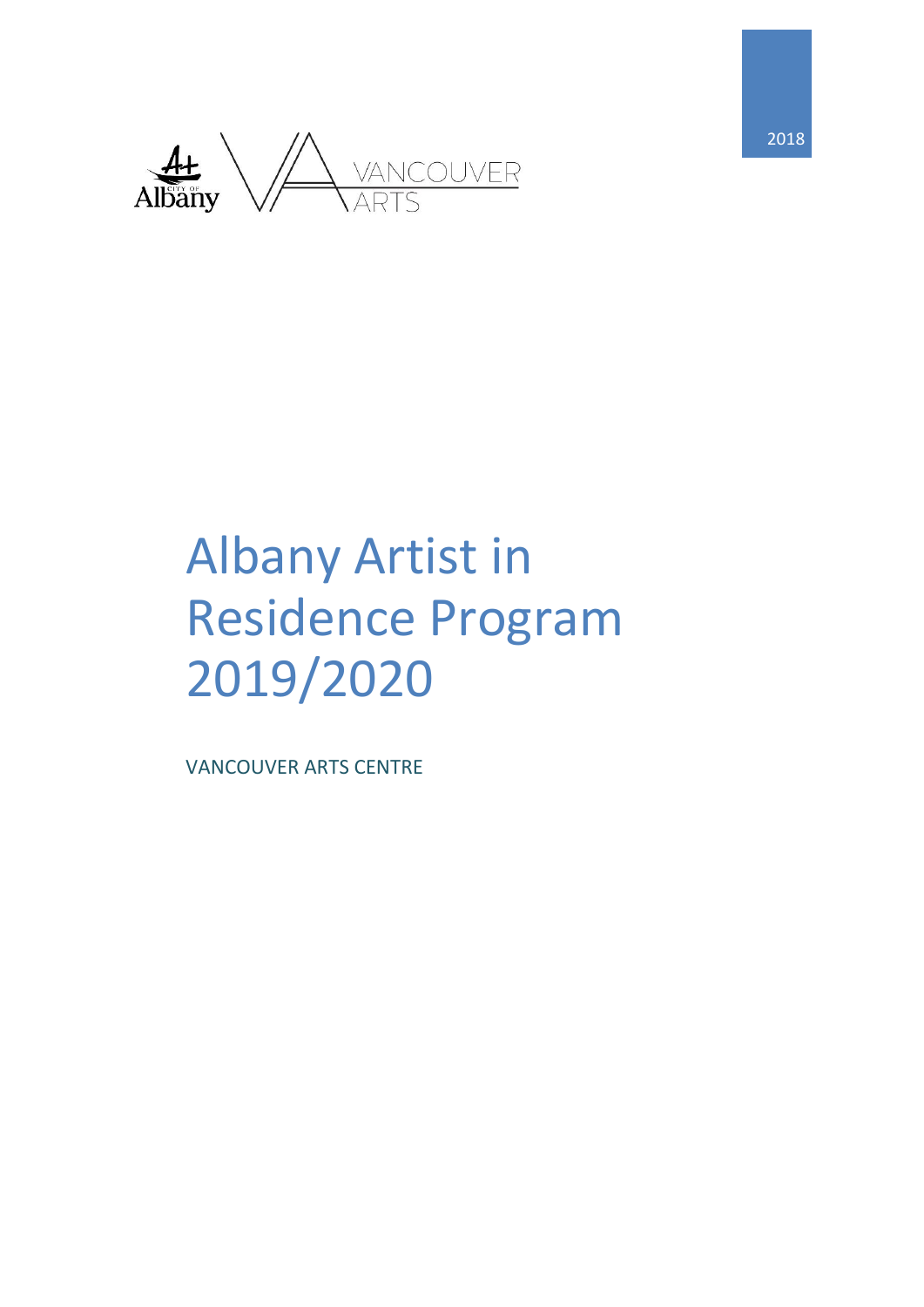#### **Albany AIR Objective**

To offer an artist-in-residence (hereafter, AIR) program at Mary Thomson house (MTH) at the Vancouver Arts Centre (VAC), which provides visiting artists with the opportunity to develop their practice through self-directed creative projects, and that provides a platform for the artist to engage the local Albany community with artistic outcomes, knowledge and skills transfer, employment opportunities, an increase in wider community engagement with the arts, and the promotion of Albany as an emerging creative city.

#### **Organisational Background**

VAC is an active community arts centre and gallery that is home to many local arts and craft groups. Our strategic programming goals for 2019 – 2022 are

- 1. To tell stories from and about our region;
- 2. Reflect on our national and global context; (in terms of people, place and purpose),
- 3. To develop local independent creative practice and production; and
- 4. Encourage intercultural and intergenerational exchange and participation.

As such, our AIR program allows us to develop creative capacity by introducing diverse art forms, creative skills, new methods of research, networking opportunities for the Albany community, and the promotion of the Albany arts community into the wider National conversation on the arts.

Based in an historic building (Albany Cottage Hospital), the VAC is a unique heritage site. Formerly the Old Nurse Headquarters, MTH is named after Mary Thomson, who was a driving force behind the beginnings of the Albany Summer School and the Albany Arts Council. She was an active member of the organising committee for many years and together with her fellow arts-activist, Dorrit Hunt, campaigned to preserve the Old Hospital as the Vancouver Arts Centre. MTH is situated approximately 1km from the Albany Post Office, Town Hall and Library. The Vancouver Arts Centre is owned and operated by The City of Albany.

#### **Artist-in-Residence Program**

VAC's AIR Program aims to provide arts and cultural opportunities to the Albany community through workshops, exhibitions and other public programs implemented by Australian and international artists while residing at MTH. Each year, different artistic and creative disciplines will be focused on for development. In this residency callout, 2019 – 2020, our focus is on paper, printmaking and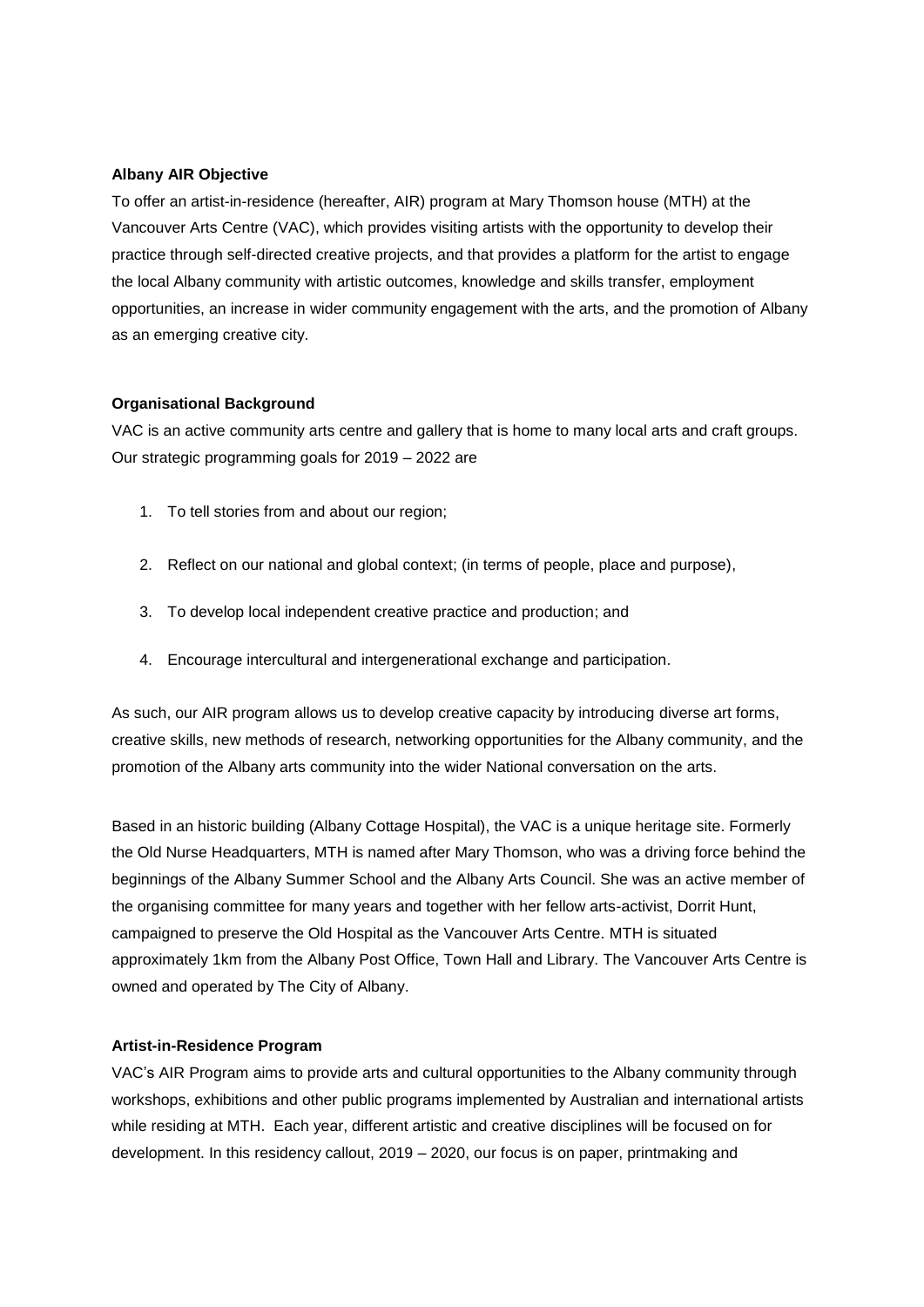handmade publishing, drawing, literature, and writing for performance. There are five periods that are available for this residency callout.

#### **2019**

August 5 to September 27 7 Weeks Djilba – Season of Conception

October 29 to November 29 5 Weeks Kambarang – Season of Birth

#### **2020**

February 4 to March 13 6 Weeks Bunuru – Season of Adolescence

March 16 to April 20 5 Weeks Djeran – Season of Adulthood

May 27 to June 28 5 Weeks Makaru – Season of Fertility

The program is flexible – the details of each residency (length of stay, use of in-kind materials, workshop programs, and so on) are tailored to the artist's requirements to encourage a diversity of applicants. However, each applicant should nominate one of the above time periods within which to conduct their residency. Please note that the residency space offers accommodation for up to 8 people. If you are an artist group or an organisation and you wish to develop a creative program at the Vancouver Arts Centre for your members, please get in touch.

Artists interested in applying must nominate to deliver either a Creative Production (product development) workshop or a Creative Practice workshop (skills development) through the Vancouver Arts Centre.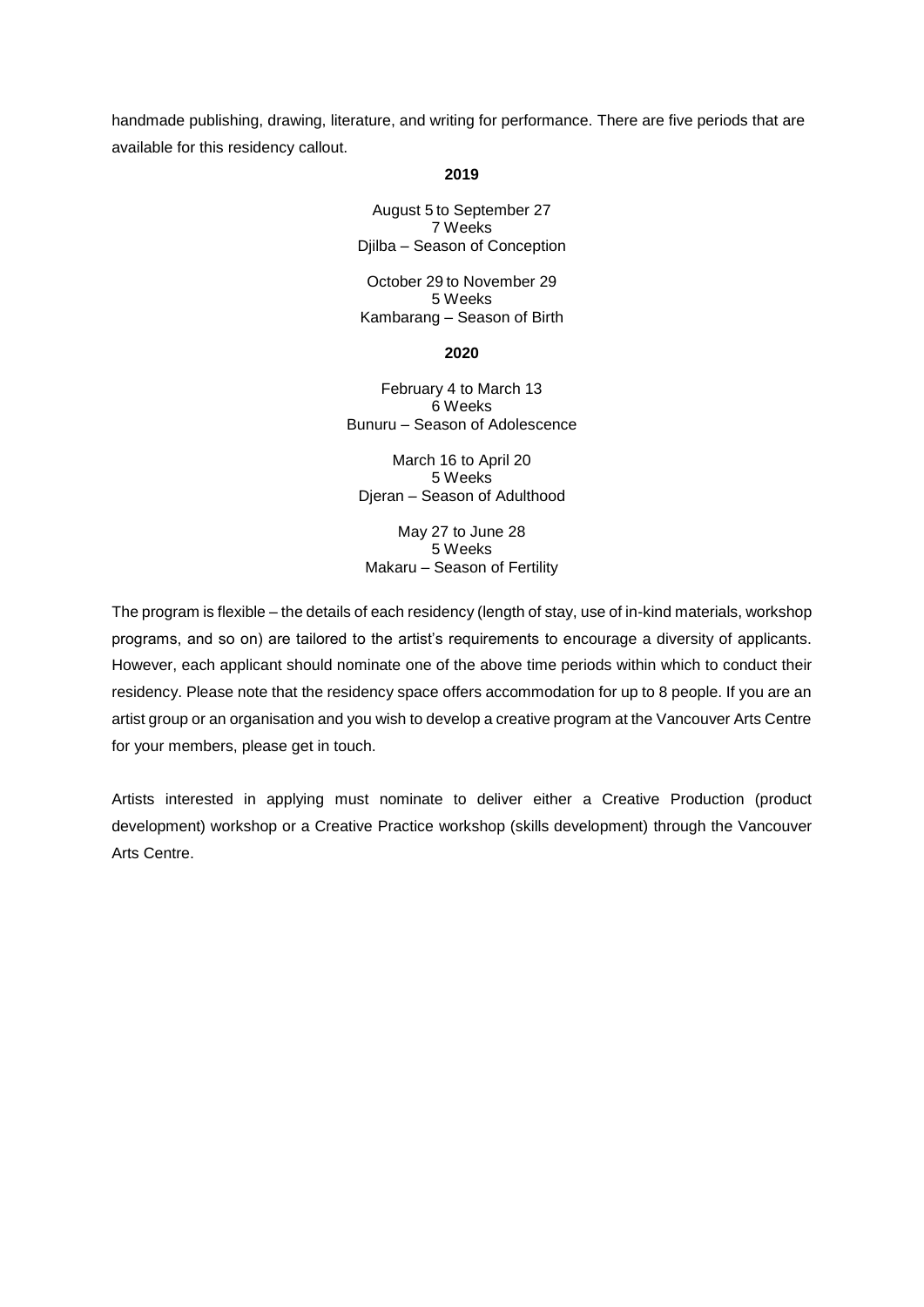## **Our Offer to Artists**

The VAC AIR program is dedicated to supporting the creative development of artists – whether they have an individual or community practice

- Regional WA A picturesque residency in a global biodiversity hotspot
- Free accommodation in the self-contained Mary Thomson Residency Cottage consisting of a bedroom, lounge room, dining area, shower & toilet, and kitchen
- Free separate studio space
- Access to the internet
- Connection with the VAC community Up to 15 community groups regularly use the Vancouver Arts Centre, including the Albany Weavers, Albany Floral Art Group, Ace Camera Club, Albany Potters, and Porcelain Painting Friends.
- Contacts with cultural and service organisations in Albany, including the Museum of the Great Southern, the City of Albany Library, and Open Access Arts, as well as creative organisations such as Southern Edge Arts and Creative Albany.
- In-kind support and access to Vancouver Arts Centre facilities and resources, such as a printing press, a DSLR camera, recording and rehearsal space, PA systems, projection and film equipment and hire of stage, workshop, and gallery venues – in-kind support requirements to be discussed with Vancouver Arts Centre staff.
- Additional facilities owned by the community arts groups may also be available for use through a residency partnership with the group. These facilities are the pottery studio, a weaving studio and photographic studio including a traditional dark room.
- The administration of the community workshop will be managed by the Vancouver Arts Centre, which will include handling of bookings and all promotional activity, Resident artists will be paid at an hourly rate in accordance with relevant professional association recommendations (FAW, NAVA etc)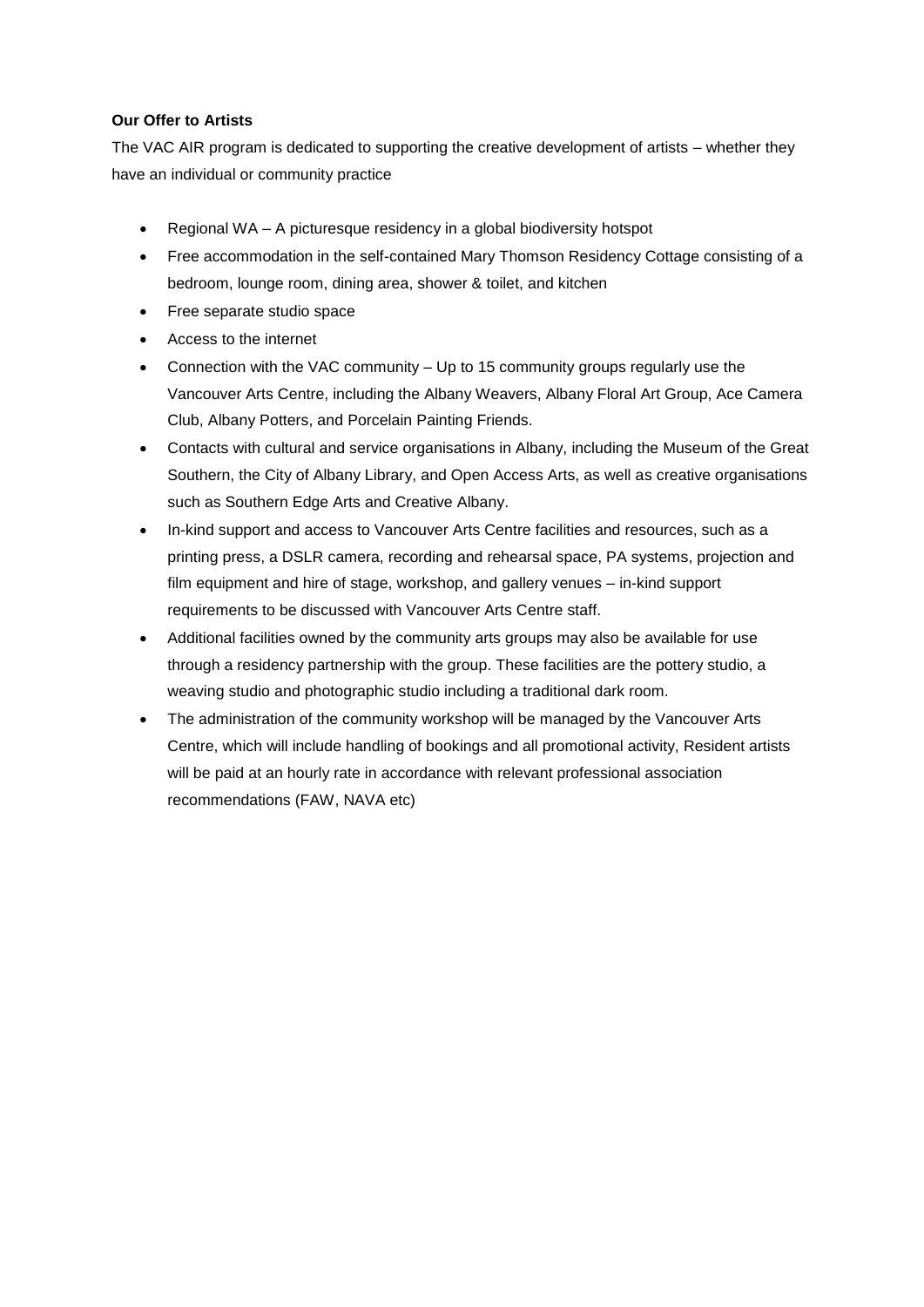# **Residency Categories**

## **Creative practice**

This residency format suits artists seeking to conduct creative research and development. Research outcomes will be discussed with the Vancouver Arts Centre staff prior to their stay. Research and creative production from the residency will be required to have a public outcome, at least some of which will involve a creative practice workshop with the Albany community. Artists will also be required to attend a residency debrief meetings with VAC staff.

These residencies will be assessed on the basis of their artistic value, and on the value of their creative practice workshop in the creative development of the local community.

#### **Creative Production**

This residency format suits artists seeking to produce work during their residency in the City of Albany. Creative outcomes are to be discussed with the Vancouver Arts Centre Team Leader prior to their stay. The Vancouver Arts Centre will provide administrative support in connecting the artist to relevant community members and community organisations, and in the development of creative production workshops. Artists are to provide a plan for engagement with communities and local organisations, which will include a workshop plan. The Arts Centre will provide ticketing support, as well as wages and material resources for the workshops.

## **Criteria for Selection**

Residency applications will be assessed by a panel comprised of industry peer professionals who reside within the Great Southern and the Vancouver Arts Centre project team based on the following criteria:

- Artistic excellence the extent to which the artist's work is recognised as of a high calibre.
- Originality the extent to which the residency proposal is unique and innovative.
- Timeliness in the artist's career and in terms of wider events
- Involvement of local community collaboration with user groups, community ownership, captivating for disinclined audiences at the centre, potential for partnerships with other service organisations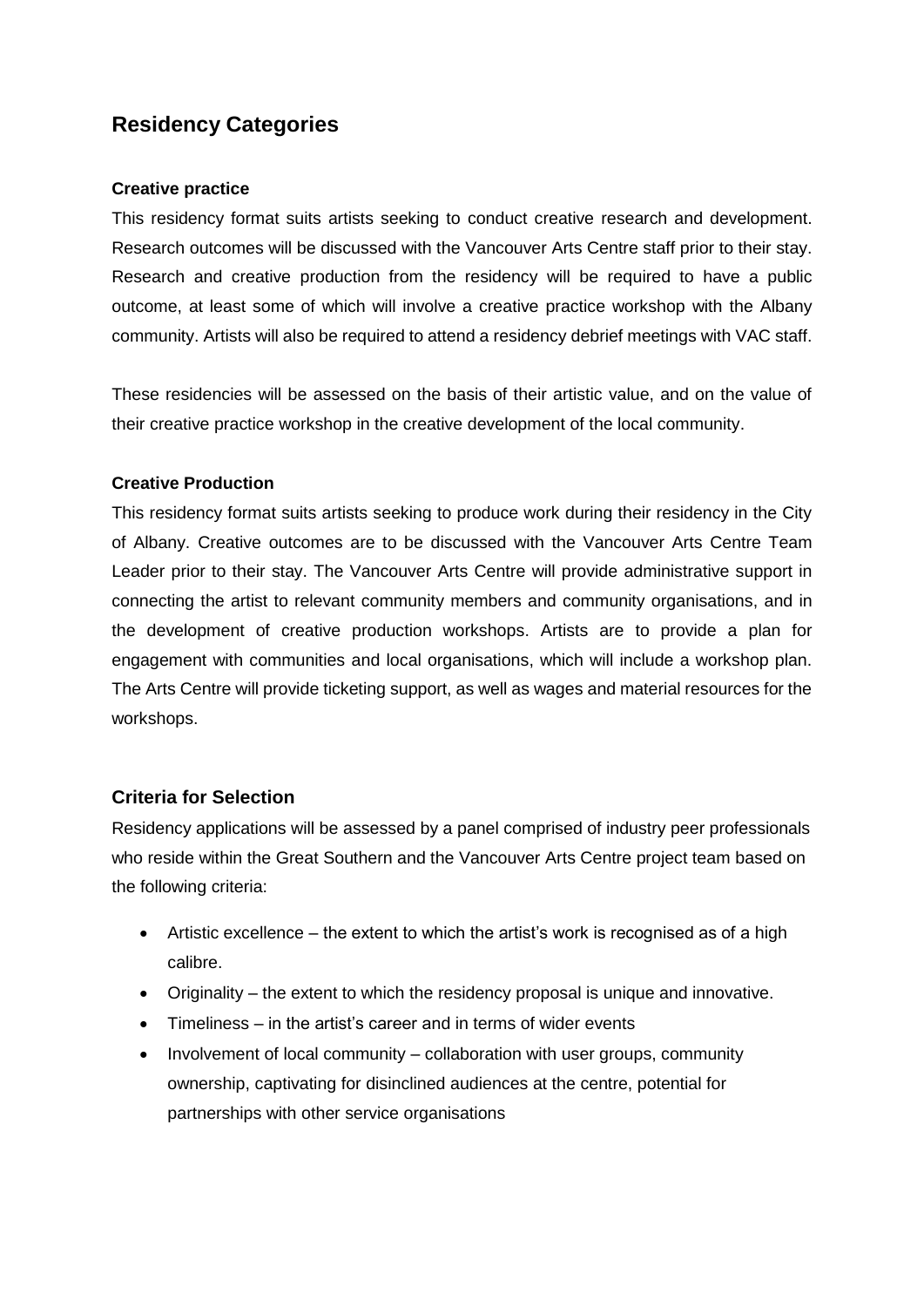- Engagement of local culture and history increasing the research profile addressing our unique history, heritage, and site significance and engaging with local history.
- Multidisciplinary it is recommended that people from multiple creative disciplines be encouraged to apply.
- Diverse it is recommended that people from diverse cultural and linguistic backgrounds, Indigenous backgrounds, diverse ages, people with disabilities, LGBTQIA+ people, and people from regional and remote Australia be encouraged to apply.
- Alignment with the Vancouver Arts Centre's strategic programming goals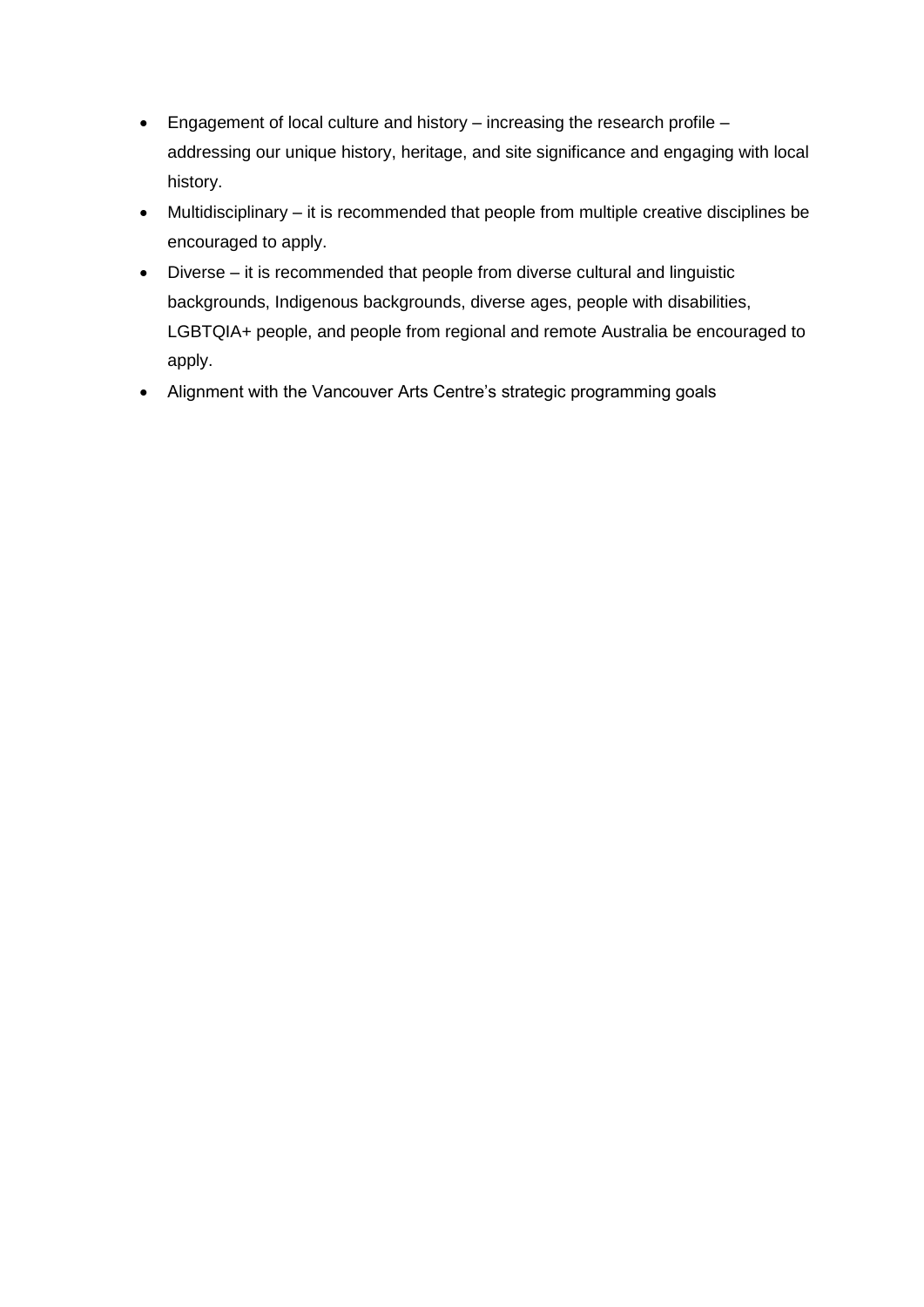# **How to Apply**

Artists are required to provide the following (emailed applications only):

- A completed application form;
- A curriculum vitae;
- Relevant references;
- Documentation of past work, whether photo files or slides, photographs, audio files or DVD's of work – (preferably shared via a cloud based platform such as dropbox, vimeo etc); and
- A one page proposal stating the artist's intent for the residency and which includes the following:
	- o Description of artistic background;
	- o Residency concept and creative practice;
	- o Outline of creative development workshops and activities, including materials, dates, and costs; and
	- o Any other potential outcomes

Applications will be open from 14 December to **4 February 2019 1159pm**. We advise applicants interested in applying to contact the Arts Centre to discuss their project prior to submitting an application at [arts@albany.wa.gov.au](mailto:arts@albany.wa.gov.au) and (08) 6820 3740.

Successful applicants will be notified of the results by 5pm 8 March 2019.

# **Artist in Residence Requirements**

The Artist in Residence agrees to participate in the following:

- Attend a meet-and-greet with local artists, volunteers and staff;
- Attend regular consultation meetings with the Arts Administration Officer;
- Present their work publicly in some way, whether a public reading, an open studio, artist talk, exhibition, school and community visitations, or a special event, or a blog post after the residency; and
- Complete a short acquittal report about the outcomes of their residency.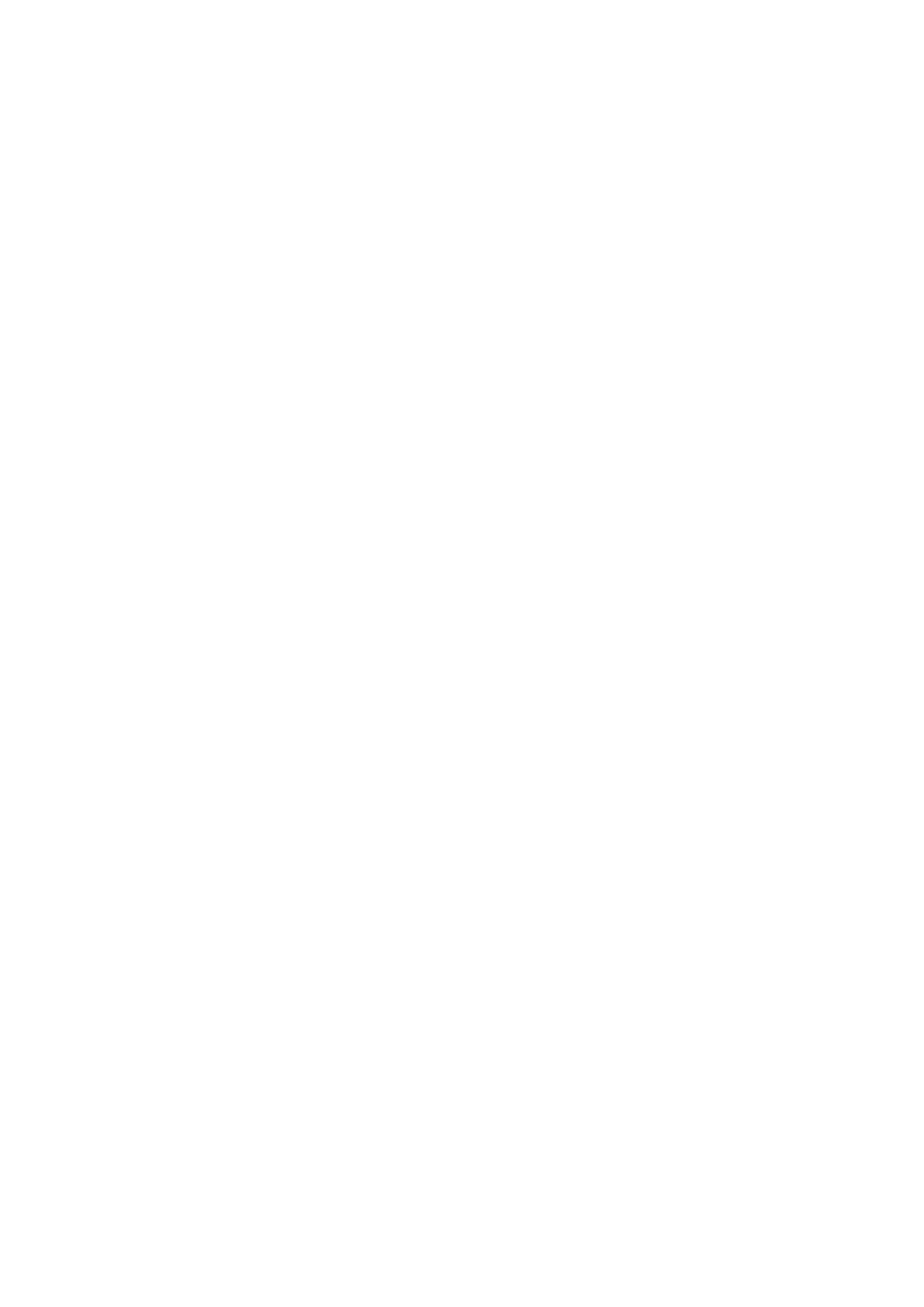# **Further Information**

### **Residency Agreement**

An Artist in Residence Agreement is to be signed by both parties, outlining the rights and responsibilities of the Artist in Residence and the Vancouver Arts Centre as well as the specific terms and conditions of the residency. If either party breaches this agreement, the residency may be terminated.

## **Support from the Vancouver Arts Centre**

While the Vancouver Arts Centre does not have a fund dedicated to our AIR program, we provide free rental accommodation, access to studio space, and in-kind support in the form of administration, venue and equipment hire. No grants or living allowances are able to be paid. Artists are encouraged to deliver workshops for community members. The VAC can provide some marketing and admin support to assist with this. Artists are encouraged to discuss potential workshop ideas with the Arts Centre in advance.

#### **Security**

The Artist in Residence will have access to Mary Thomson House and the Work/Studio space at all hours during their stay. The Artist in Residence must sign for their key upon arrival at the Arts Centre for the residency and hand the key back to a staff member and sign out before moving out of the accommodation.

#### **Arrival**

Check-in is available on weekdays from 9.30am to 4pm and Saturdays from 10am to 3pm. If you plan to arrive by plane and your flight does not arrive until after hours, please discuss your travel arrangements with us and we will try our best to accommodate your needs.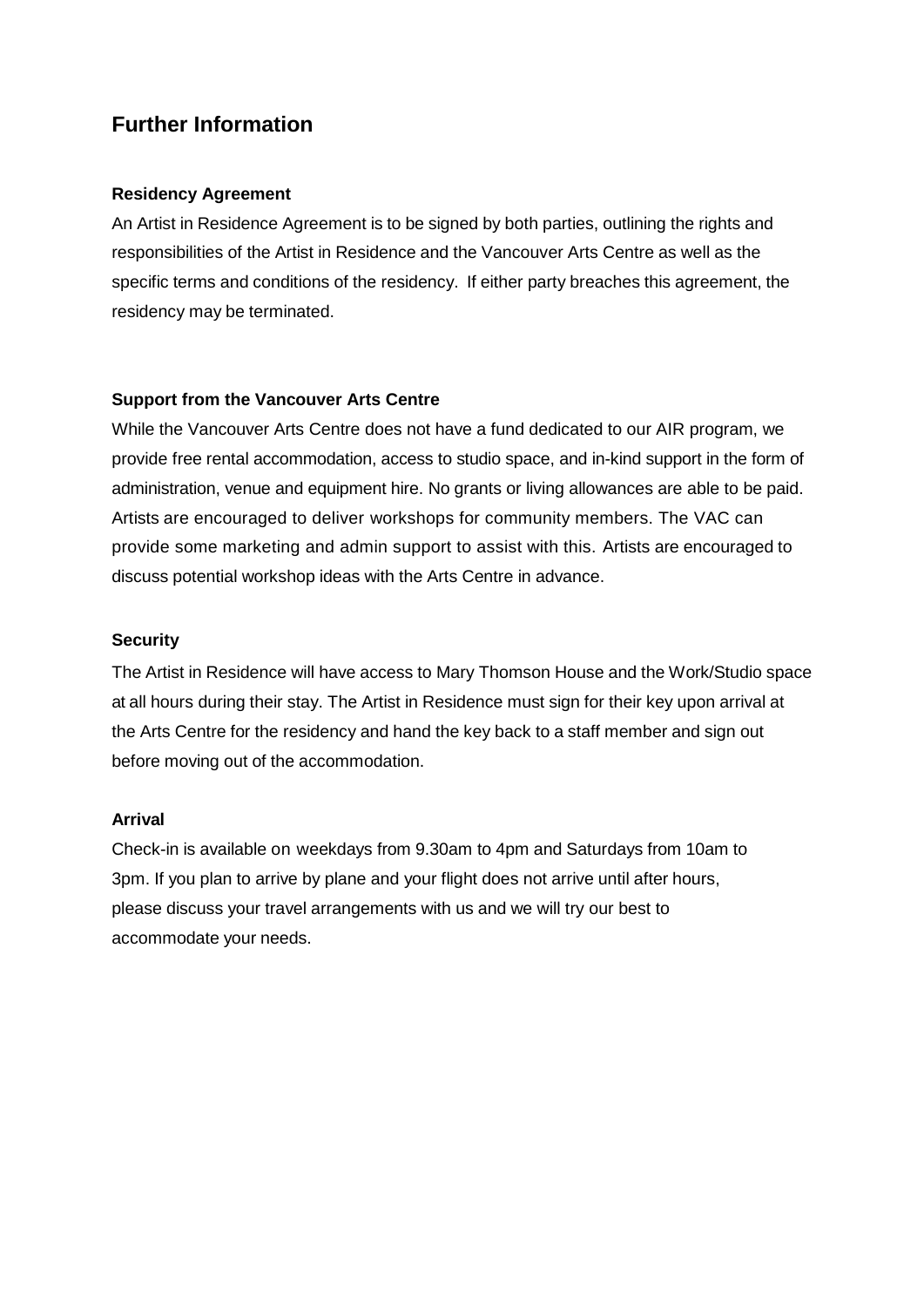

**Vancouver Arts Centre's Mary Thomson Cottage Artist in Residence Application Form 2019/2020**

| Name                             |  |  |  |
|----------------------------------|--|--|--|
| <b>Address</b>                   |  |  |  |
|                                  |  |  |  |
|                                  |  |  |  |
| <b>Requested Residency Dates</b> |  |  |  |

Which residency category are you applying to? Community or Individual?

Which art-form will you predominantly be working in during this residency?

Please indicate if you have already made contact with any individuals or organisations in the community regarding your proposed residency?

\_\_\_\_\_\_\_\_\_\_\_\_\_\_\_\_\_\_\_\_\_\_\_\_\_\_\_\_\_\_\_\_\_\_\_\_\_\_\_\_\_\_\_\_\_\_\_\_\_\_\_\_\_\_\_\_\_\_\_\_\_\_\_\_\_\_\_\_\_\_\_\_

Please send this completed application form together with supporting documents to [arts@albany.wa.gov.au.](mailto:arts@albany.wa.gov.au) For applicants to the Collaborative and Community Based Practice stream, please also attach your community engagement plan.